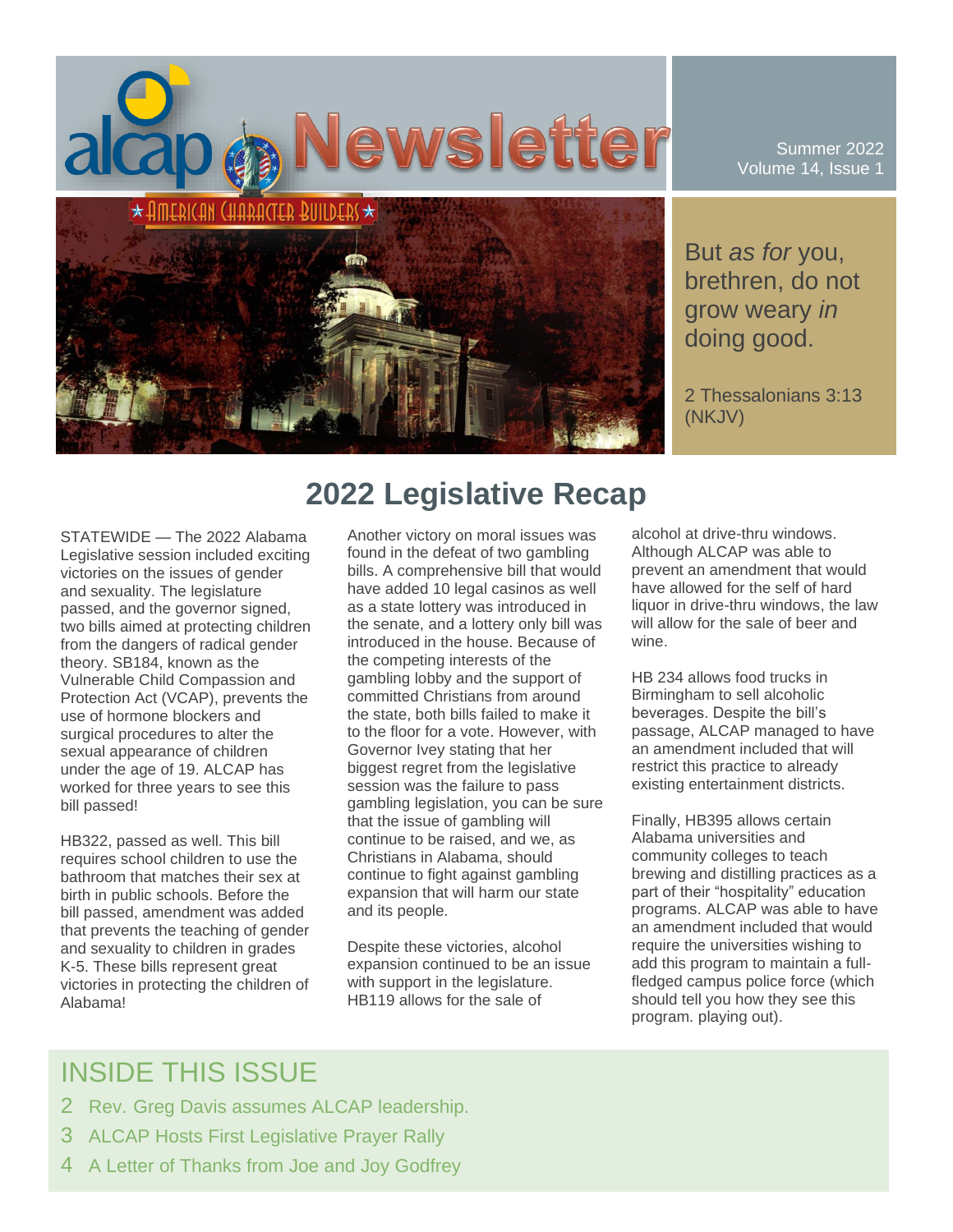# **GTAFF:**

**ALCAP & American**  *Greg Davis, greg@alcap.com* **President/CEO** 

Kyle Brassell, kyle@alcap.com *both the ALCAP & American Administrative Assistant*

#### CONTACT US: *lead these two important*

*organizations after the*  2376 Lakeside Drive *Rimingham, AL 35244* **on April 205.985.9062** www.ALCAP.com www.AmericanCharacterBuilders.org www.prioritytalkradio.com

#### WHO WE ARE:

The Alabama Citizens Action Program (ALCAP), originally founded in 1937 as the Alabama Temperance Alliance, serves together with local churches as Alabama's "moral compass." This ministry provides an outlet for churches throughout Alabama to fulfill God's command to His followers to be "salt & light" in our culture. (Matthew 5:13-16)

In 2010 ALCAP became a 501c4 organization (non-profit, but NOT tax-deductible) and renamed its school program "American Character Builders," a 501c3 organization (non-profit AND taxdeductible), having its own separate Board of Directors.

Churches are encouraged to support ALCAP while individuals are encouraged to support American Character Builders with their financial contributions and prayers.

#### **A Word from ALCAP President and CEO Greg Davis**

What a joy it has been to work along-side and learn from Dr. Joe Godfrey since October of 2021. Joe is a great friend and mentor, and with his retirement now official, he will continue to serve myself and ALCAP in a consulting role. The ALCAP Board of Directors and I plan to build upon the ministry foundation laid since 1978 by Dr. Godfrey and Executive Director Emeritus Dan Ireland as well as many others prior to these great leaders. I have said it this way- Dr. Godfrey leaves big shoes to fill and Dan Ireland left a long shadow from which we still benefit.

With the 2022 legislative session behind us, we are setting our agenda to strengthen and build relationships with legislators and churches across the state. We are scheduling preaching and speaking opportunities now for the summer and fall. If you are interested in having ALCAP be with your church or organization, please call us or contact us through our website.

Please add ALCAP, your legislators, and other elected officials to your prayer list. That will benefit our state more than any other thing we could possibly do. Of course, we are also very thankful for the financial support of all Alabama churches. We are your



missionary representatives to Montgomery standing on your behalf, between the statehouse and the church.

We hope that you will plan to bring a group to our second annual prayer rally at the statehouse steps in Montgomery during the first week of March. Weekly prayer breakfasts, small group bible studies and prayer groups among legislators will also be an ALCAP ministry emphasis during the 2023 legislative session. Of course, we will always be advocating on your behalf concerning the moral issues in our state.

Again thank-you for all of your support and trust. You allow us to be where you cannot. I look forward to continuing many more years of fruitful ALCAP ministry.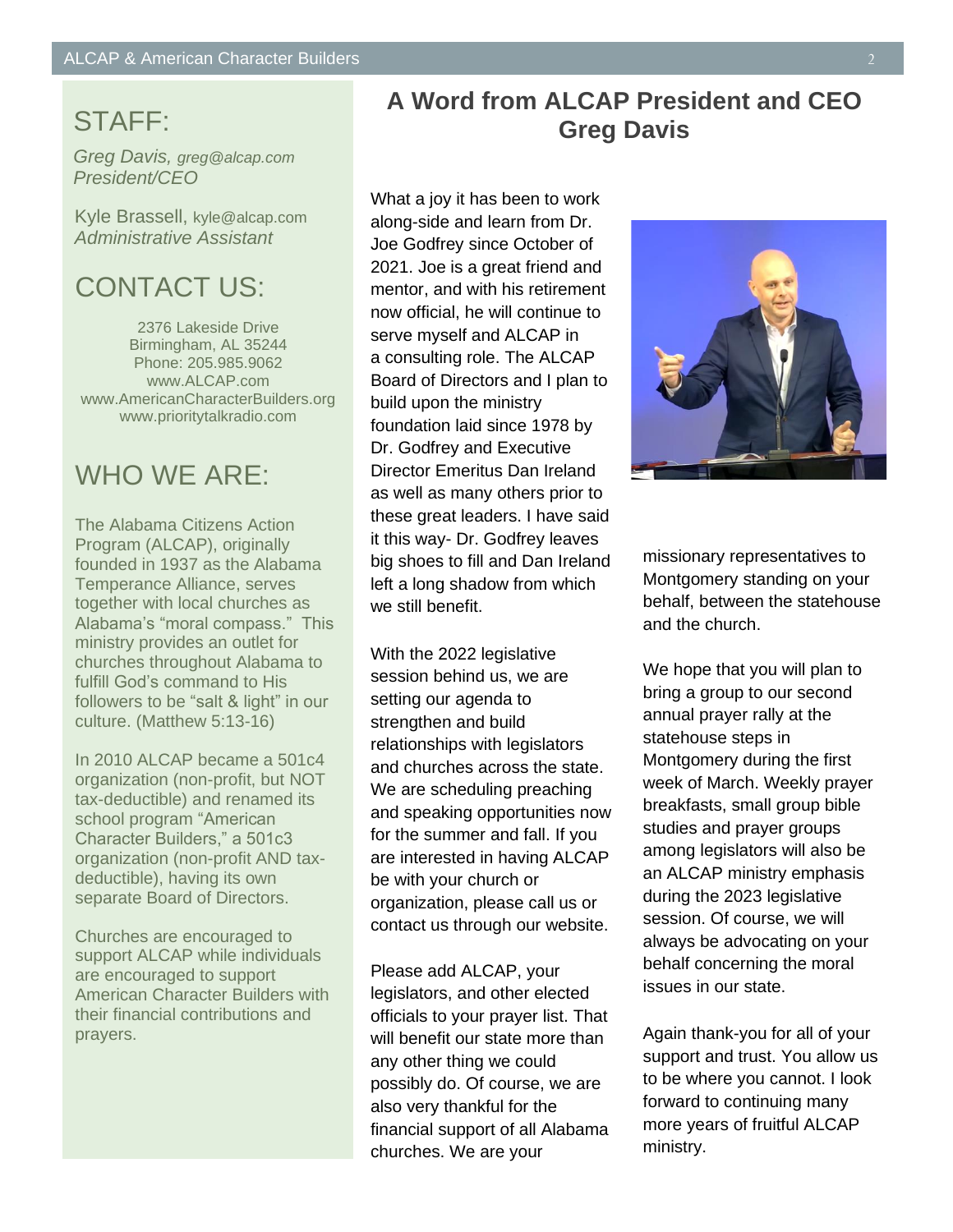### **ALCAP Hosts Legislative Prayer Rally**



On January 11th, the first day of the 2022 legislative session, ALCAP hosted its first ever prayer rally for legislators and ministers. The rally was organized by Greg Davis, ALCAP's current President and CEO. Religious leaders from across the state led prayers over the three branches of Alabama's government. Neal Hughes, director of missions for Montgomery Baptist Association, prayed for the executive branch; prayer for the legislative branch was led by Morris Johnson, pastor of Integrity Baptist Church in Hueytown; and Mark Berry, district superintendent of the Central Gulf Coast District Church of the Nazarene, prayed over the judicial branch.

"Today's gathering was not about any one political issue, just to simply pray for the leaders of the three branches of our government. We wanted to let the legislators know that we are praying for them," Davis said. "We had a nice turnout of both elected officials and ministers."

Mark Berry leads the prayer for the judicial branch.

Joe Godfrey, former President and CEO of ALCAP, said, "It was exciting to see the folks who turned out," said Joe Godfrey, then current president of ALCAP. "We were very encouraged. We don't know what the future will be, but we are hopeful that this will become an annual event."

ALCAP will host the Legislative Prayer Rally during the first week of March in 2023. Mark your calendar to join legislators and ministers from across the state at the State House in Montgomery.

Pastor Morris Johnson leads the prayer for the legislative branch.